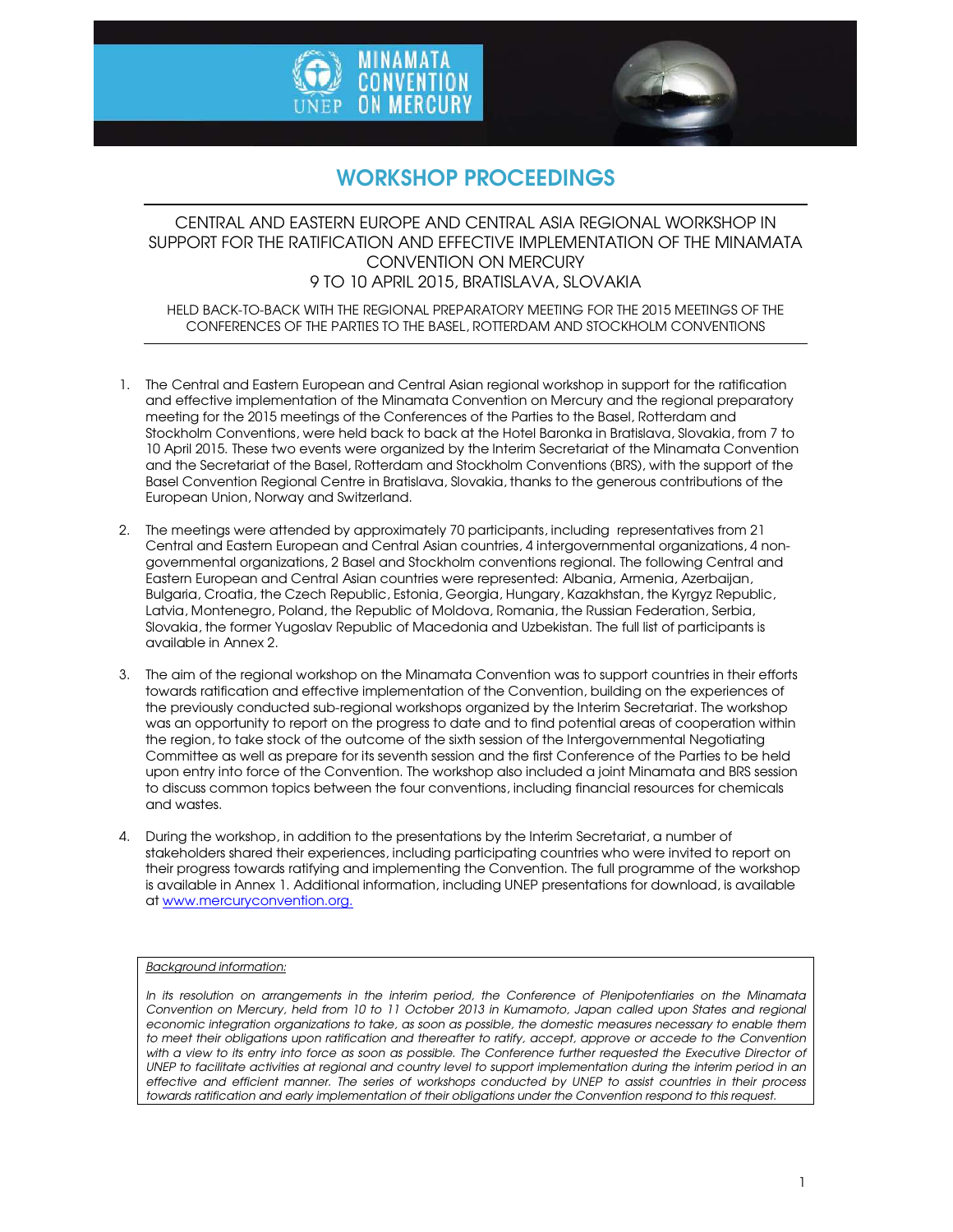



# ANNEX 1 – WORKSHOP PROGRAMME

## REGIONAL WORKSHOP IN SUPPORT FOR THE RATIFICATION AND EFFECTIVE IMPLEMENTATION OF THE MINAMATA CONVENTION ON MERCURY FOR THE CENTRAL AND EASTERN EUROPE AND CENTRAL ASIAN REGION 9 TO 10 APRIL 2015, BRATISLAVA, SLOVAKIA

*The regional workshop to support the ratification and effective implementation of the Minamata Convention on Mercury was preceded by the regional preparatory meeting for the 2015 meetings of the Conferences of the Parties to the Basel, Rotterdam and Stockholm Conventions, held on Tuesday 7 and Wednesday 8 April. For further information on this meeting, please visit http://synergies.pops.int/2015COPs/RegionalPreparatoryMeetings/CEE,78April2015/tabid/4330/languag*

*e/en-US/Default.aspx* 

| <b>MINAMATA CONVENTION ON MERCURY</b>      |                                                                                                                                                                                                                                                                                                                         |  |
|--------------------------------------------|-------------------------------------------------------------------------------------------------------------------------------------------------------------------------------------------------------------------------------------------------------------------------------------------------------------------------|--|
| <b>THURSDAY 9 APRIL 2015</b>               |                                                                                                                                                                                                                                                                                                                         |  |
| $8:00 - 9:00$                              | Registration                                                                                                                                                                                                                                                                                                            |  |
| Item 8. Introduction                       |                                                                                                                                                                                                                                                                                                                         |  |
| $9:00 - 10:30$                             | Introductory remarks<br>➤<br>Minamata workshop objectives and organization of work<br>≻<br>Outcome of previous sub-regional workshops for the Minamata Convention<br>⋗                                                                                                                                                  |  |
| $10:30 - 11:00$                            | Coffee break                                                                                                                                                                                                                                                                                                            |  |
|                                            | Item 9. Outcome of INC6, preparations for INC7 and other steps towards COP1                                                                                                                                                                                                                                             |  |
| $11:00 - 13:00$                            | Main outcomes of INC6<br>$\blacktriangleright$<br>Update on the work of the group of technical experts to develop the guidance<br>$\blacktriangleright$<br>called for in Article 8 (Emissions)<br>Preparations for INC7 and other steps towards COP1<br>⋗<br>Other relevant work and decisions at the global level<br>⋗ |  |
| $13:00 - 14:00$                            | Lunch break                                                                                                                                                                                                                                                                                                             |  |
|                                            | Item 10. Contribution from the region to the ad hoc working group of experts on financing                                                                                                                                                                                                                               |  |
| $14:00 - 16:00$                            | Mandate of the ad hoc working group of experts on financing<br>≻<br>Views from the region on the work of the ad hoc working group of experts on<br>⋗<br>financing                                                                                                                                                       |  |
| $16:00 - 16:15$                            | Coffee break                                                                                                                                                                                                                                                                                                            |  |
| Item 11. The road towards entry into force |                                                                                                                                                                                                                                                                                                                         |  |
| $16:15 - 18:00$                            | Deposit of the legal instrument of ratification, acceptance, approval or accession:<br>≻<br>practical steps and accompanying notifications<br>Progress in the region and experiences from countries<br>⋗                                                                                                                |  |
|                                            | SPECIAL BRIEFING SESSION - OVERVIEW OF THE MINAMATA CONVENTION ON MERCURY                                                                                                                                                                                                                                               |  |
| $18:15 - 19:30$                            | Highlights of the Convention:<br>≻<br>Operational articles<br>$\circ$<br><b>Support to Parties</b><br>$\circ$<br>Information and awareness raising<br>$\circ$<br>Administrative matters<br>$\circ$                                                                                                                      |  |

REGIONAL WORKSHOP IN SUPPORT FOR THE RATIFICATION AND EFFECTIVE IMPLEMENTATION OF THE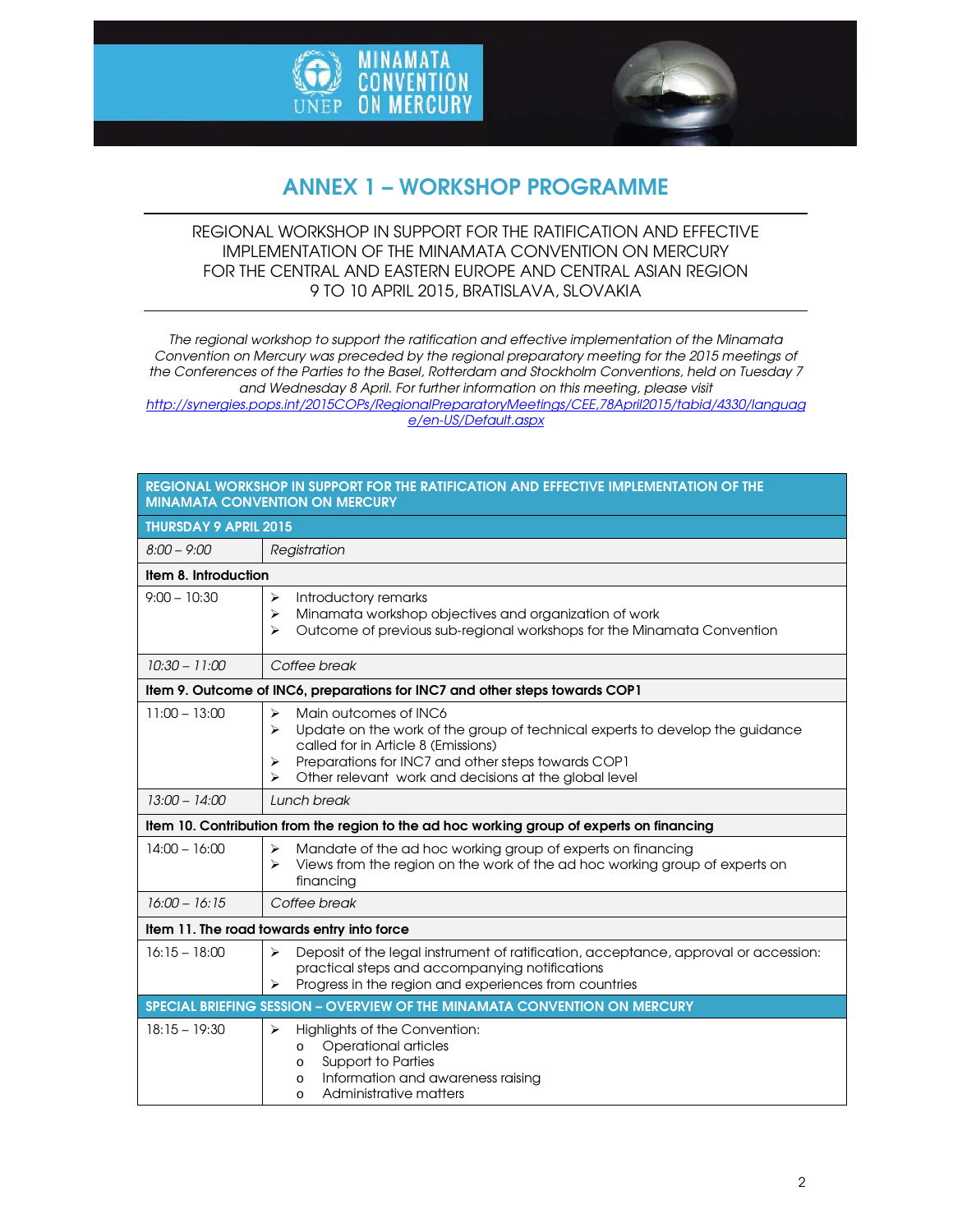

г



| <b>FRIDAY 10 APRIL 2015</b>                                                                                                                |                                                                                                                                                                                                                                                                                                                                                                                 |  |
|--------------------------------------------------------------------------------------------------------------------------------------------|---------------------------------------------------------------------------------------------------------------------------------------------------------------------------------------------------------------------------------------------------------------------------------------------------------------------------------------------------------------------------------|--|
| Item 12. Joint session between the Minamata and the Basel, Rotterdam and Stockholm Conventions                                             |                                                                                                                                                                                                                                                                                                                                                                                 |  |
| $9:00 - 11:00$                                                                                                                             | Facilitating financial resources for chemicals and wastes (Integrated Approach,<br>$\bullet$<br>Special Programme, GEF)<br>Cooperation and coordination between the Basel, Rotterdam, Stockholm and<br>$\bullet$<br>Minamata Conventions:<br>Experiences at the national and regional levels<br>$\circ$<br>Mandates and practical experiences from the secretariats<br>$\Omega$ |  |
| $11:00 - 11:15$                                                                                                                            | Coffee break                                                                                                                                                                                                                                                                                                                                                                    |  |
| REGIONAL WORKSHOP IN SUPPORT FOR THE RATIFICATION AND EFFECTIVE IMPLEMENTATION OF THE<br><b>MINAMATA CONVENTION ON MERCURY - continued</b> |                                                                                                                                                                                                                                                                                                                                                                                 |  |
| Item 13. Moving towards effective implementation                                                                                           |                                                                                                                                                                                                                                                                                                                                                                                 |  |
| $11:15 - 13:00$                                                                                                                            | Enabling activities supported by the GEF: Minamata Initial Assessments and National<br>$\bullet$<br>Action Plans on Artisanal and Small Scale Gold Mining                                                                                                                                                                                                                       |  |
| $13:00 - 14:00$                                                                                                                            | Lunch break                                                                                                                                                                                                                                                                                                                                                                     |  |
| $14:00 - 16:00$                                                                                                                            | Experiences at the national level in measures taken and cooperation to prepare for<br>$\bullet$<br>implementation                                                                                                                                                                                                                                                               |  |
| $16:00 - 16:15$                                                                                                                            | Coffee break                                                                                                                                                                                                                                                                                                                                                                    |  |
| $16:15 - 17:30$                                                                                                                            | Cooperation at the regional level:<br>٠<br>Examples of ongoing cooperation activities in the region<br>O<br>Areas of cooperation identified at the Minamata sub-regional workshops and<br>$\circ$<br>future opportunities for cooperation in the region                                                                                                                         |  |
| Item 14. Closure of the Minamata regional workshop                                                                                         |                                                                                                                                                                                                                                                                                                                                                                                 |  |
| $17:30 - 18:00$                                                                                                                            | Final remarks and closure<br>$\bullet$                                                                                                                                                                                                                                                                                                                                          |  |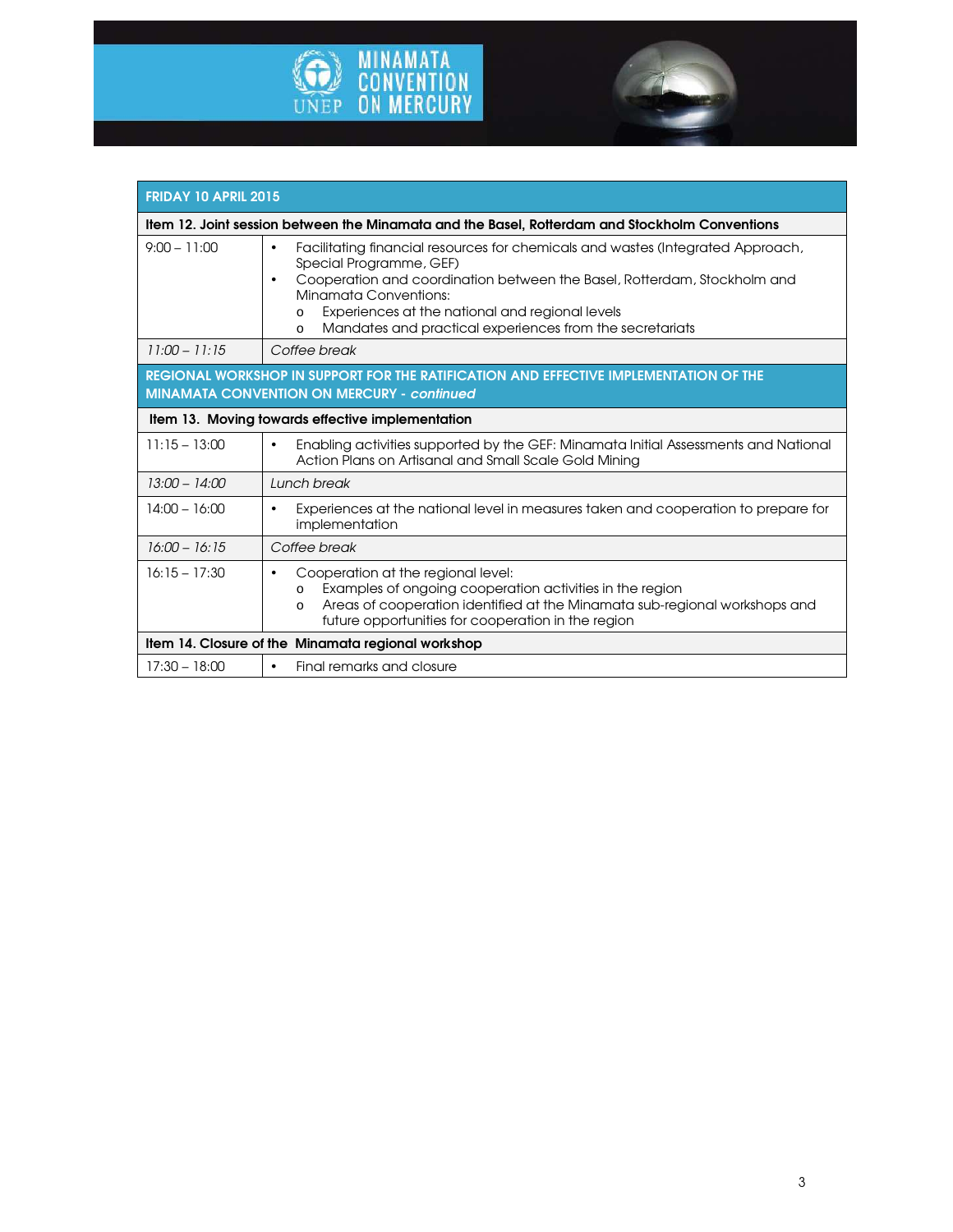



# ANNEX 2 – LIST OF PARTICIPANTS

REGIONAL WORKSHOP IN SUPPORT FOR THE RATIFICATION AND EFFECTIVE IMPLEMENTATION OF THE MINAMATA CONVENTION ON MERCURY AND REGIONAL PREPARATORY MEETING FOR THE 2015 MEETINGS OF THE CONFERENCES OF THE PARTIES TO THE BASEL, ROTTERDAM AND STOCKHOLM CONVENTIONS FOR THE CENTRAL AND EASTERN EUROPE AND CENTRAL ASIAN REGION 7 TO 10 APRIL 2015, BRATISLAVA, SLOVAKIA

## **GOVERNMENTS**

### Albania

Ms. Ledjana Bojaxhi **Specialist** Waste and Industrial Accidents Unit / Directory of Environment Ministry of Environment Durresi Street 17 1001 Tirana Albania Tel: + 355 69 41 12 110 Fax: +355 42 270 627 Email: lediana.karalliu@moe.gov.al / ledjana\_k@yahoo.com

Ms. Laureta Dibra Chief, Air Waste and Climate Change Environment Ministry of Environment Forests and Water Administration Rruga e Durrresit, Nr. 27 Tirana Albania Tel: +355 (42) 270 625 Email: Laureta.Dibra@moe.gov.al

Mr. Lorenc Xhaferraj **Councellor** Department of International Organizations Ministry of Foreign Affairs Boulevard Gjergj Fishta No. 6 1001 Tirana Albania Tel: +355 6 620 48144 Fax: +355 4 236 2084 Email: lorenc.xhaferraj@mfa.gov.al / lxhaferraj@yahoo.com

### Armenia

Ms. Anahit Aleksandryan Head Hazardous Substances and Waste Policy Division Ministry of Nature Protection Governmental Building 3 Republic Square 0010 Yerevan Armenia Email: anahit.aleksandryan@yahoo.com / anahit.aleksandryan@yahoo.com

Ms. Irina Hakobyan Chief Specialist of Hazardous Substances and Waste Policy Division Hazardous Substances and Waste Policy Division Ministry of Nature Protection of the Republic of Armenia Governmental Building 3, Republic Square 0010 Yerevan Armenia Tel: + 374 11 818 516 Email: irina.hakobyan@yahoo.com

Mr. Artak Khachatryan Head Division of Waste Inventory, Classification and Technology Investigation Waste Research Center State Non Commercial Organization / Ministry of Nature Protection 46 Charents Street 0025 Yerevan Armenia Tel: +374 10 55 47 32 Email: khachart7@yahoo.com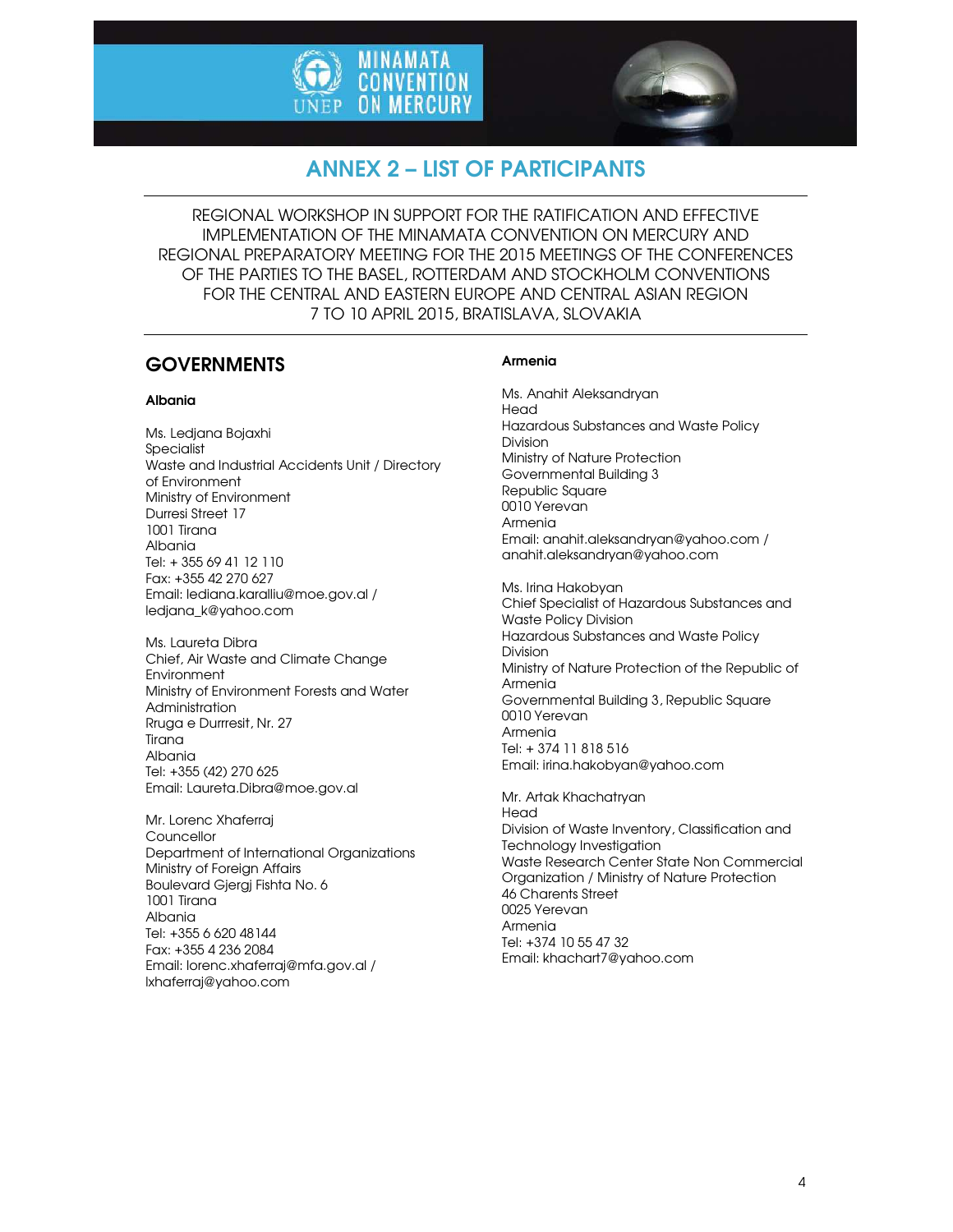

#### Azerbaijan

Mr. Yashar Karimov Lead advisor Environmental Protection Department Ministry of ecology and natural resources B.Aghayev str 100A, Baku AZ 1073 Baku Azerbaijan Tel: +997125388513 Fax: +994124925907 Email: az.mineco@gmail.com

Mr. Gulmali Suleymanov **Director** Division of Climate Change and Ozone Centre Ministry of Ecology and Natural Resources B. Aghayev street 100a 1073 Baku **Azerbaijan** Tel: +994 55 686 9122 Fax: +994 12 438 5381 Email: az.mineco@gmail.com / gulmali\_climate@yahoo.com

Mr. Adil Zeynalov Head of Subdivision Division of Management of Hazardous Wastes Sector / Department for Environmental Protection Ministry of Ecology and Natural Resources B. Aghayev Street 100-A 1073 Baku **Azerbaijan** Tel: +994 12 538 8513 Fax: +994 12 492 5907 Email: adilzeynalov@mail.ru

#### Bulgaria

Ms. Lina Patarchanova Senior Expert Industrial and Hazardous Waste Management Department / Waste Management and Soil Protection Directorate Ministry of Environment and Water 22 Maria Luiza Boulevard 1000 Sofia Bulgaria Tel: +359 2 940 65 54 Fax: +359 2 940 66 35 Email: lpatarchanova@moew.government.bg

#### **Croatia**

Ms. Romana Grizelj Senior Expert Advisor Sector for air, Soil and Sea Protection Ministry of Environmental and Nature Protection Radnička Cesta 80 10000 Zagreb Croatia Tel: +385 1 371 72 35 Fax: +385 1 3717 271 Email: romana.grizelj@mzoip.hr

Ms. Dubravka Marija Krekovic Head Of Department Department For Chemicals And Biocidal **Products** Ministry of health Ksaver 200 A 10000 Zagreb Croatia Tel: +38514596156 Fax: +38514607622 Email: dubravkamarija.krekovic@miz.hr

Ms. Gordana Vesligaj Senior Advisor Division for Sustainable Waste Management Ministry of Environmental and Nature Protection Radnička Cesta 80 10000 Zagreb **Croatia** Tel: +385 1 371 71 48 Fax: +385 1 371 71 49 Email: gordana.vesligaj@mzoip.hr

#### Czech Republic

Mr. Karel Bláha **Director** Deparment of Environmental Risks and Ecological Damage Ministry of the Environment Vršovická 65 10010 Prague Czech Republic Tel: +420 267 122 532 Fax: +420 267 310 329 Email: karel.blaha@mzp.cz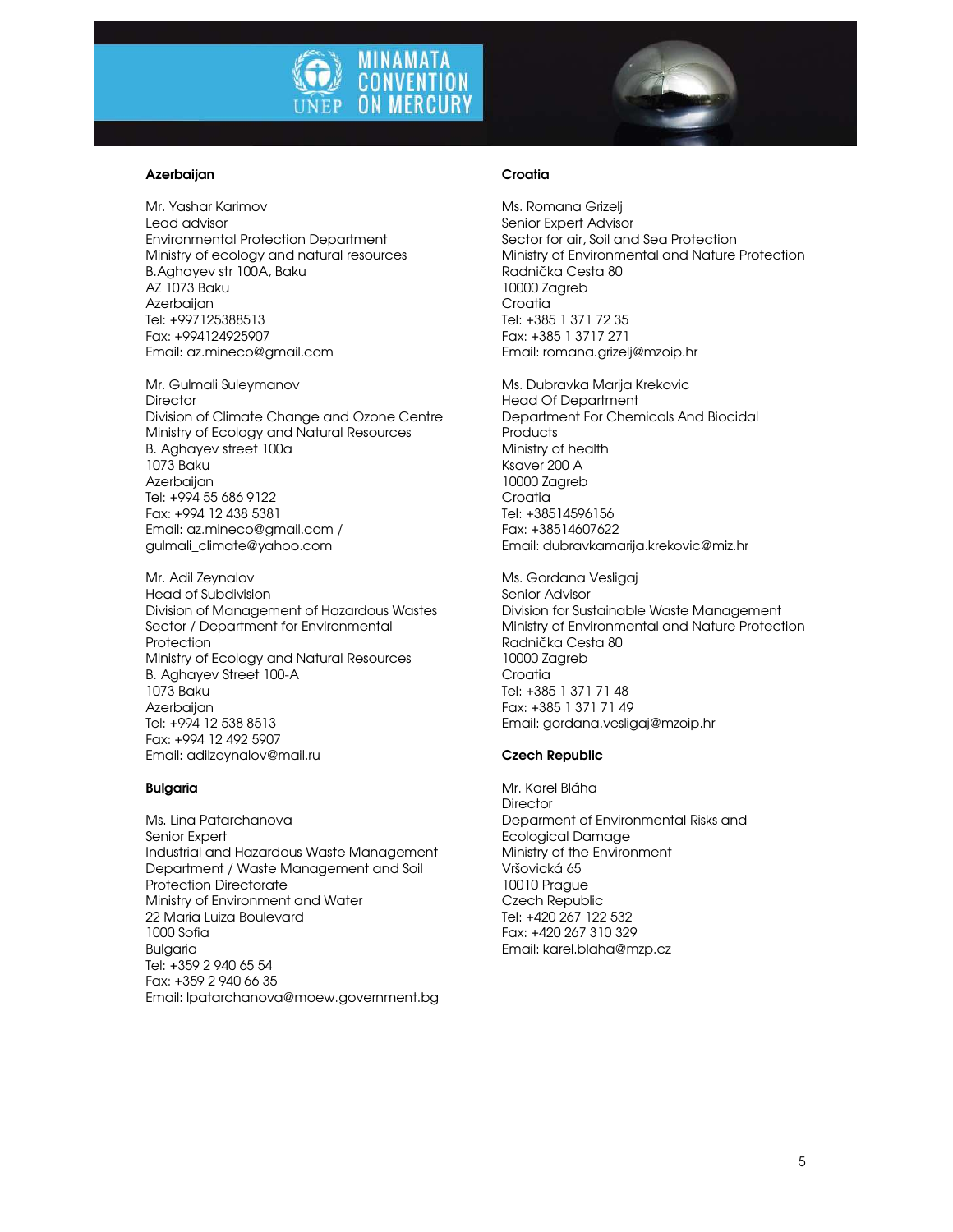



#### Estonia

Mr. Aare Selberg Chief Specialist Department of Public Health Ministry of Social Affairs Gonsiori 29 15027 Tallin Estonia Tel: +372 626 9301 Fax: +372 699 2209 Email: aare.selberg@sm.ee

Ms. Mari-Liis Ummik Senior Officer Waste Department Ministry of Environment Narva mnt 7a 15172 Tallinn Estonia Tel: +372 62 62863 Fax: +372 62 62801 Email: mari-liis.ummik@envir.ee / Hannela.Artus@envir.ee

#### Georgia

Ms. Ana Berejiani Chief Specialist Waste and Chemicals Management Service Ministry of Environment and Natural Resources **Protection** 6 G. Gulua Str. 0114 Tbilisi Georgia Tel: +995 593 948 617 Fax: +995 322 727 227 Email: a.berejiani@moe.gov.ge / falestras@gmail.com

Mr. Alverdi Chankseliani Head of Division Waste and Chemical Substances Management Division Ministry of Environment Protection and Natural Resources 6 Gulua Street 0114 Tbilisi Georgia Tel: +995 32 272 72 27 Fax: +995 32 272 72 23 Email: a.chankseliani@moe.gov.ge / chem\_ira@yahoo.com

#### Hungary

Ms. Teodora Kristof Environment Technology Expert Department of Environmental Development Policy Ministry of Agriculture Kossuth Tér 11 1055 Budapest Hungary Tel: +36 1 795 51 29 Fax: +36 1 795 00 37 Email: fata.teodora.kristof@fm.gov.hu

#### Kazakhstan

Ms. Zhanar Assanova Head of waste management unit Waste management unit JSC Zhasyl Damu 11/1, Orynbor str 010000 Astana Kazakhstan Tel: +77172768255 Fax: +77172768255 Email: l.assanova@mail.ru

Ms. Amina Beibitova Expert of PCB Management Waste Department Ministry of Energy Orynbor Str. 8 010000 Astana Kazakhstan Tel: +7 7172 40 64 87 Fax: +7 7172 74 08 37 Email: son1deb@mail.ru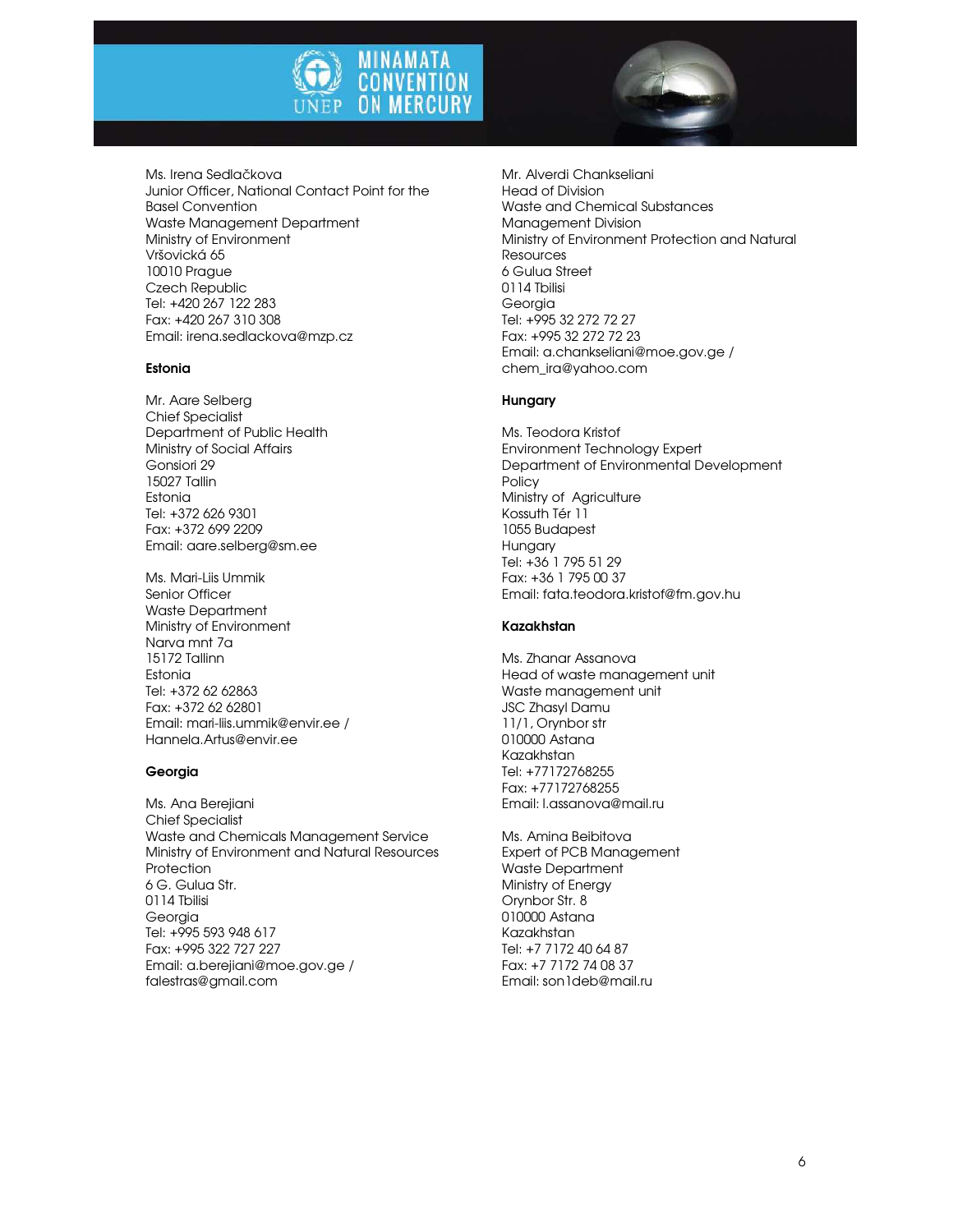



Ms. Bizara Dosmakova Depute of department director of Ministry of Energy Waste Management Department Ministry of Energy Ministries House, 8, Orynbor str 010000 Astana Kazakhstan Fax: +7 7172 740837 Email: b.dosmakova@energo.gov.kz

### Kyrgyz Republic

Mr. Keneshbek Jumabekov Expert on Stockholm Convention State Agency on Environment Protection and Forestry 228 Toktogul Street 720001 Bishkek Kyrgyzstan Tel: +996 312 900814 Fax: +996 312 353102 Email: envforest@elcat.kg / min-eco@elcat.kg / k.-jumabekov@mail.ru

Mr. Ali Khalmurzaev Chief Specialist Regulation Center of environment protection and Ecological Safety State Agency on Environment Protection and Forestry of the Kyrgyz Republic 228, Toktogul Str. 720001 Bishkek Kyrgyz Republic Tel: + 996 312 35 27 27 Fax: +996 312 35 01 02 Email: envforest@elcat.kg / a.khalmurzaev@gmail.com

Mr. Savirbek Tomaev Head State Ecological Expertise and Monitoring Jalal-Abad Territorial Administration of the State Agency on Environment Protection and Forestry of the Kyrgyz Republic 130, Osmonova Str. 715600 Jalal-Abad Kyrgyz Republic Tel: + 996 3722 5 64 30 Fax: +996 3722 5 45 12 Email: tomaev\_74@mail.ru / envforest@elcat.kg

#### Latvia

Ms. Ilze Donina Senior Desk Advisor Environmental Protection department Ministry of Environmental Protection and Regional Development 25, Peldu Street 1494 Riga Latvia Tel: +371 6 702 6515 Fax: +371 6 782 0442 Email: ilze.donina@varam.gov.lv

Ms. Silvija Nora Kalnins Senior Expert Department of Environmental Protection Ministry of Environmental Protection and Regional Development Peldu Iela 25 LV-1494 Riga Latvia Tel: +371 6 702 6450 Fax: +371 6 782 0442 Email: silvija.kalnins@varam.gov.lv

Ms. Daina Ozola Head of Division Environment Protection Department Ministry of Environmental Protection and Regional Development Peldu Iela 25 LV 1013 Riga Latvia Tel: +371 6 702 6516 Fax: +371 6 782 0442 Email: daina.ozola@varam.gov.lv

#### Montenegro

Mr. Dragan Asanovic Assistant Director Sector for Permits Environmental Protection Agency IV Proleterske 19 81000 Podgorica Montenegro Tel: +382 20 618 255 Fax: +382 20 618 261 Email: dragan.asanovic@epa.org.me / gogoasanovic@yahoo.com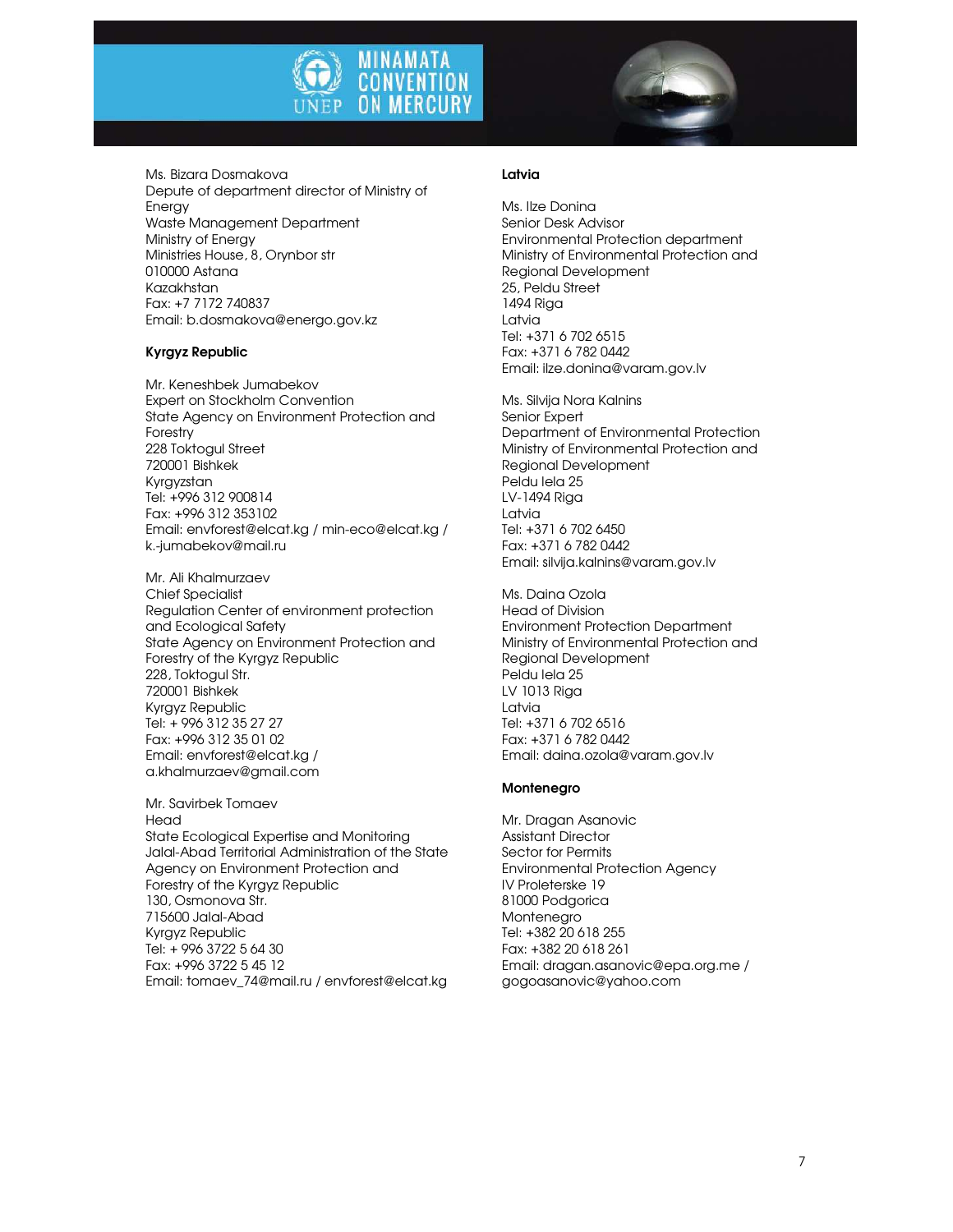



Ms. Dragana Raonic Directorate of Environment and climate Change, Directorate for Industrial pollution control and management of chemicals Ministry of Sustainable Development and Tourism Proleterske Brigade 19 81000 Podgorica Montenegro Tel: +382 020 446 215 Fax: +382 20 445 227 Email: dragana.raonic@mrt.gov.me

Mr. Miloš Sekulović Advisor Directorate of Environment and Climate Change Ministry of Sustainable Development and Tourism IV Proleterske brigade 14 81000 Podgorica Montenegro Tel: +382 20 446 243 Fax: +382 67 205 157 Email: milos.sekulovic@mrt.gov.me

#### Poland

Ms. Bożena Adamska Counsellor to the minister Department of air protection Ministry of the environment Wawelska str. 52/54 00-922 Warsaw Poland Tel: +48 22 3692323 Email: bozena.adamska@mos.gov.pl

Mr. Szymon Domagalski Senior Specialist Department for Dangerous Substances and **Mixtures** Bureau for Chemical Substances Dowboryczkow 30/34 90-019 Lodz Poland Tel: +48 4225384 Email: sdomagalski@chemikalia.gov.pl

H.E. Mr. Andrzej Jagusiewicz Minister, Chief Inspector Inspectorate of Environmental Protection UL Wawelska 52/54 00-922 Warsaw Poland Tel: +48 22 825 3325 Fax: +48 22 825 0465 Email: a.jagusiewicz@gios.gov.pl / m.gosk@gios.gov.pl

Mr. Przemyslaw Kurowicki Senior Specialist Unit of Transboundary Shipment of Waste Chief Inspectorate of Environmental Protection Wawelska 52/54 Street 00 922 Warsaw Poland Tel: +48 22 579 2540 Fax: +48 22 579 2302 Email: p.kurowicki@gios.gov.pl

Mr. Marek Porycki Chief Specialist Department of Market Control, Unit of Transboundary Shipment of Waste Inspectorate of Environmental Protection Wawelska 52/54 Street 00 922 Warsaw Poland Tel: +48 22 579 2249 Fax: +48 22 579 2302 Email: m.porycki@gios.gov.pl

#### Republic of Moldova

Ms. Svetlana Bolocan Deputy Head Division of Pollution Prevention and Waste Management Ministry of Environment 9 Cosmonautilor Street 2005 Chisinau Republic of Moldova Tel: +373 22 20 45 27 Fax: +373 22 22 68 58 Email: bolocan@mediu.gov.md

Ms. Liudmila Marduhaeva Main Advisory Officer Division of Pollution Prevention and Waste Management Ministry of Environment 9 Cosmonautilor Street 2005 Chisinau Republic of Moldova Tel: +373 22 20 45 26 Fax: +373 22 22 68 58 Email: liudmila@moldovapops.md / l.marduhaeva@mail.md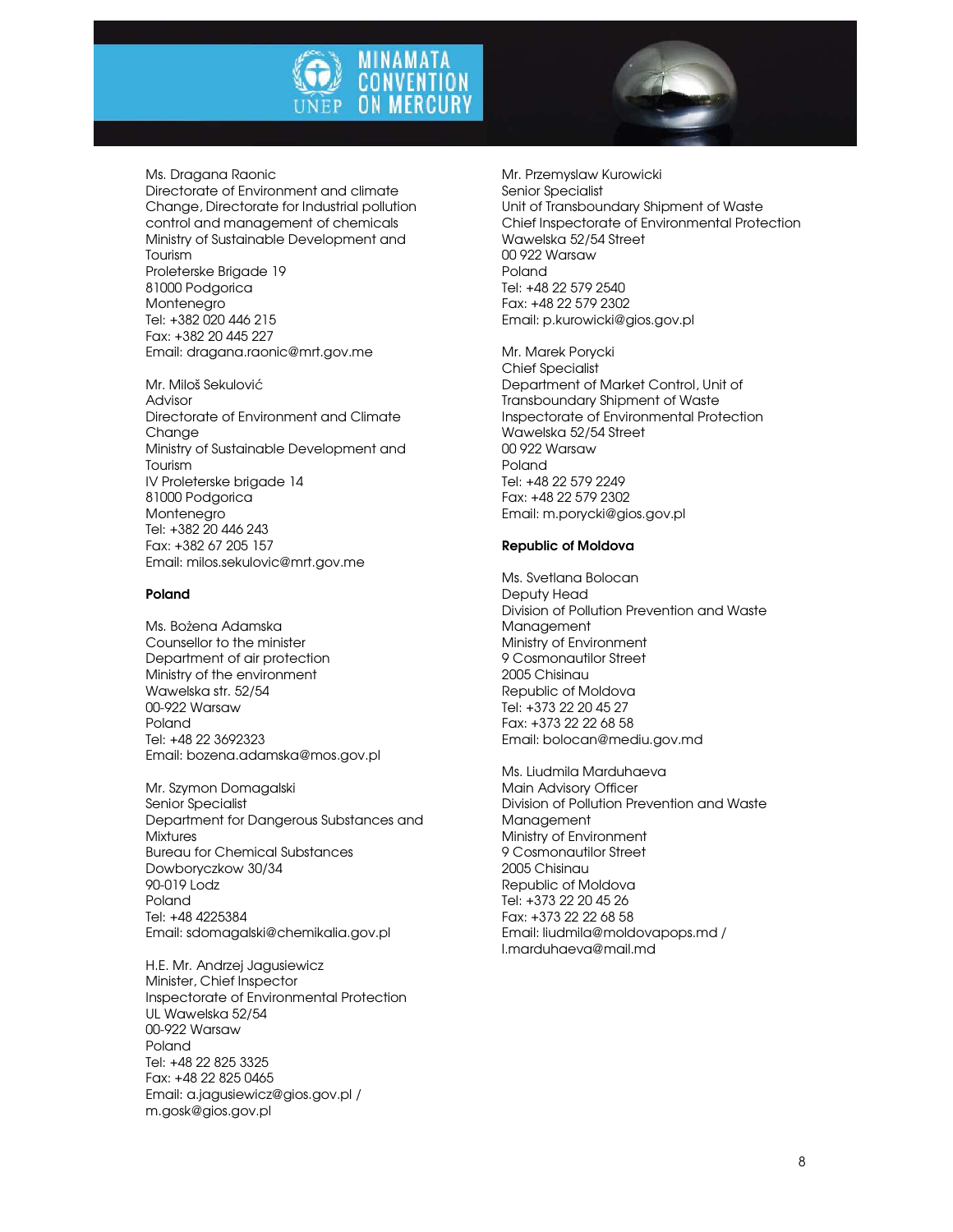



Ms. Tatiana Tugui Office Manager Environmental Prevention Pollution Office Ministry of Environment 9 Cosmonautilor Street 2005 Chisinau Republic of Moldova Tel: +373 22 222 542 Fax: +373 22 222 542 Email: tuguitatiana@ymail.com / tatiana.tugui@eppo.md

#### Romania

Ms. Claudia Sorina Dumitru Counselor Department of Waste and Dangerous Chemicals Ministry of Environment and Climate Change Libertatii Boulevard 12 040129 Bucharest Romania Tel: +40 21 408 9582 Fax: +40 21 316 0298 Email: claudia.dumitru@mmediu.ro

Ms. Mihaela Claudia Paun Counsellor Pollution Control and Impact Assessment **Directorate** Ministry of Environment and Climate Change Libertii Boulevard 12, Sector 5 040129 Bucarest Romania Tel: +40 21 316 04 21 Fax: +40 21 316 04 21 Email: mihaela.ciobanu@mmediu.ro

Ms. Gabriela Vasiliu-Isac Conseiller principal Direction Générale Déchets, Sites Contaminés et des Substances Dangereuses Ministère de l'Environnement, des Eaux et Forêts 12 Libertatii Boulevard 040129 Bucarest Romania Tel: +40 21 316 04 21 Fax: +40 21 316 02 98 Email: gabriela.isac@mmediu.ro / isaacgabriella@gmail.com

### Russian Federation

Mr. Vladimir Lenev Deputy Permanent Representative of the Russian Federation to Permanent Mission of the Russian Federation to International Organizations in Nairobi Lenana Road 30049 00100 Nairobi Kenya Tel: +7 499 244 4696 Fax: +254-20-272-87-00 Email: vladimirlenev@mail.ru

Mr. Alexander Romanov Deputy Director forInternational Cooperation Scientific Research Institute for Atmospheric Air **Protection** 7 Karbyshev Street Saint-Petersburg Russian Federation Tel: +7 812 3725 785 Fax: +7 812 2978 662 Email: alexann.rm@gmail.com

Ms. Natalia Tretiakova Head of Division Department for International Cooperation Ministry of Natural Resources and the Environment 4/6 Bol. Gruzinskaya Street Moscow Russia Tel: +7 4992 547 947 Fax: +7 4992 548 283 Email: nataliat@mnr.gov.ru

#### Serbia

Ms. Suzana Andrejevic Stefanovic Ministry of Energy, Development and Environmental Protection 22-26 Nemanjina 11000 Belgrade Serbia Tel: +381 11 7155 204 Fax: +381 11 2860 204 Email: suzana.a.stefanovic@eko.minpolj.gov.rs.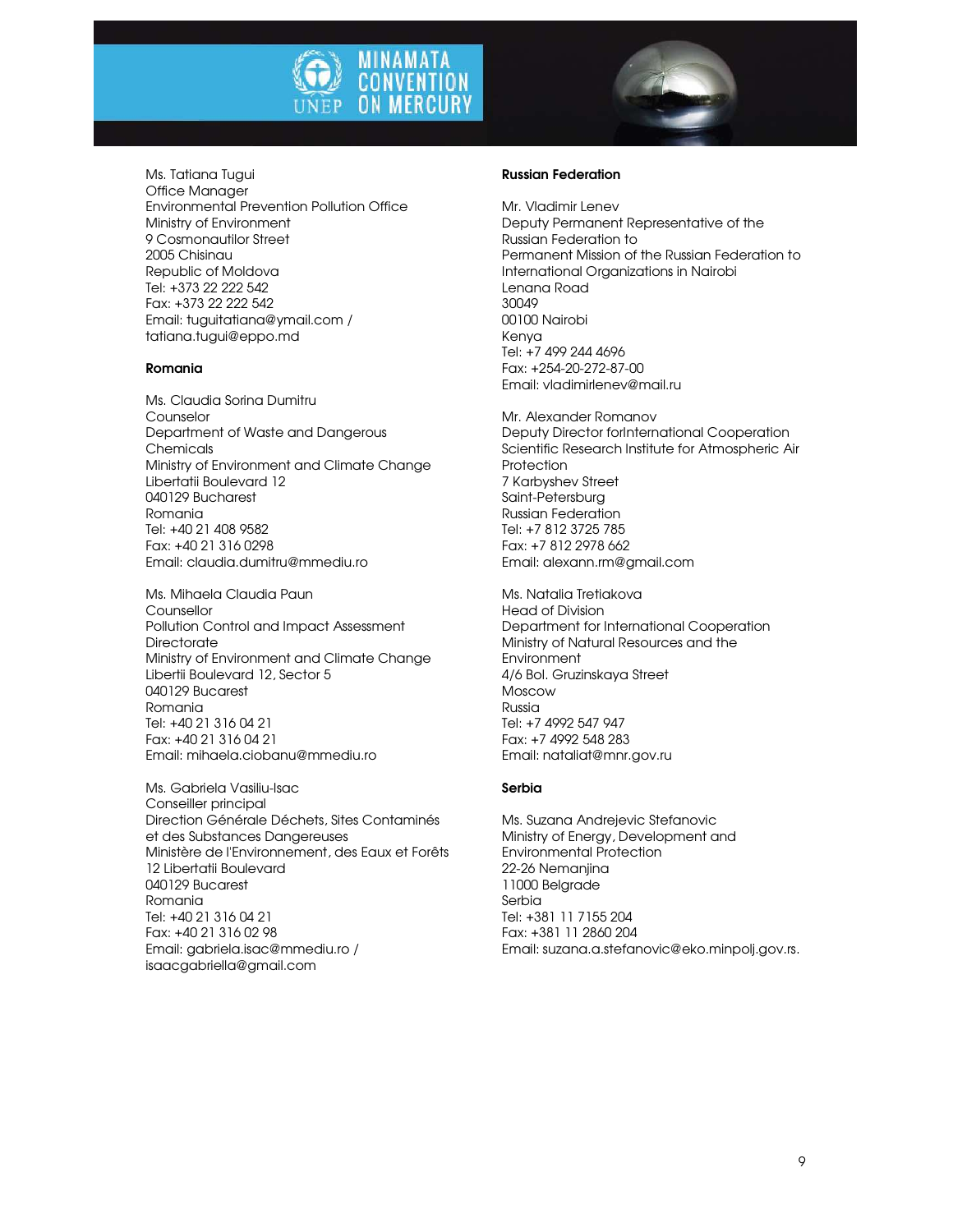

Ms. Gordana Petkovic Senior Legal Adviser Division on International Cooperation and Project Management Department on Harmonization of Environmental Protection Legislation Ministry of Energy, Development and Environmental Protection 1, Omladinskih Brigada Street Novi Beograd 11070 Belgrade Serbia Tel: +381 11 2691 672 Fax: +381 11 2601 034 Email: gordana.petkovic@eko.minpolj.gov.rs / biser1956@yahoo.com

Ms. Sonja Roglic Head of Division for Chemicals Management Department for Chemicals / Division for Chemicals Management Ministry of Energy, Development and Environmental Protection Nermanjina Street, No. 22-26 11000 Belgrade Serbia Tel: +381 11 7155 203 Fax: +381 11 2860 204 Email: Sonja.Roglic@eko.minpolj.gov.rs

#### Slovakia

Mr. Vojtech Ferencz State Secretary Ministry of Environment of the Slovak Republic Námestie L'. Štúra 1 81535 Bratislava Slovakia Tel: +421 2 59562464 Email: statny.tajomnik1@enviro.gov.sk

Mr. Martin Vavřinek Director General Slovak Environment Agency Tajovského 28 975 90 Bankská Bystrica Slovakia Tel: +421 48 4374111 Email: martin.vavrinek@sazp.sk

Mr. Martin Lakanda **Director** Section of Environmental Sciences and Project Management Slovak Environment Agency Tajovského 28 975 90 Bankská Bystrica Slovakia Tel: +421 48 4374130 Email: martin.lakanda@sazp.sk

Ms. Jana Micakova Senior advisor Department of Environmental Risk and Biosafety Ministry of Environment of the Slovak Republic Namestie Ludovita Stura 1 81235 Bratislava I Slovak Republic Tel: +421 2 59 56 2266 Fax: Email: jana.micakova@enviro.gov.sk

Ms. Olga Trcková State Adviser Waste Management Department Ministry of Environment of the Slovak Republic Námestie L'. Štúra 1 81535 Bratislava Slovakia Tel: +421 2 59 56 2992 Fax: +421 2 6020 1678 Email: olga.trckova@enviro.gov.sk

#### The former Yugoslav Republic of Macedonia

Ms. Suzana Andonova National Project Coordinator of the POPs NIP Updating Project POPs Unit Ministry of Environment and Physical Planning Bul. "Goce Delcev" B.B. 1000 Skopje The Former Yugoslav Republic of Macedonia Tel: +389 2 3251563 Fax: +389 2 3119622 Email: s.andonova@pops.org.mk

Mr. Aleksandar Mickovski Adviser POPs Unit Ministry of Environment and Physical Planning Bul. Goce Delcev No. 18 1000 Skopje The former Yugoslav Republic of Macedonia Tel: +389 2 325 1565 Fax: +389 2 311 9622 Email: a.mickovski@pops.org.mk

Ms. Lidija Savikj Head department of Chemicals Ministry of Health vodnjanska 14 1000 Skopje Macedonia Tel: +389 752 68 683 Fax: +389 232 98 435 Email: lidija.savik@gmail.com / lidija.savik@zoravstvo.gov.n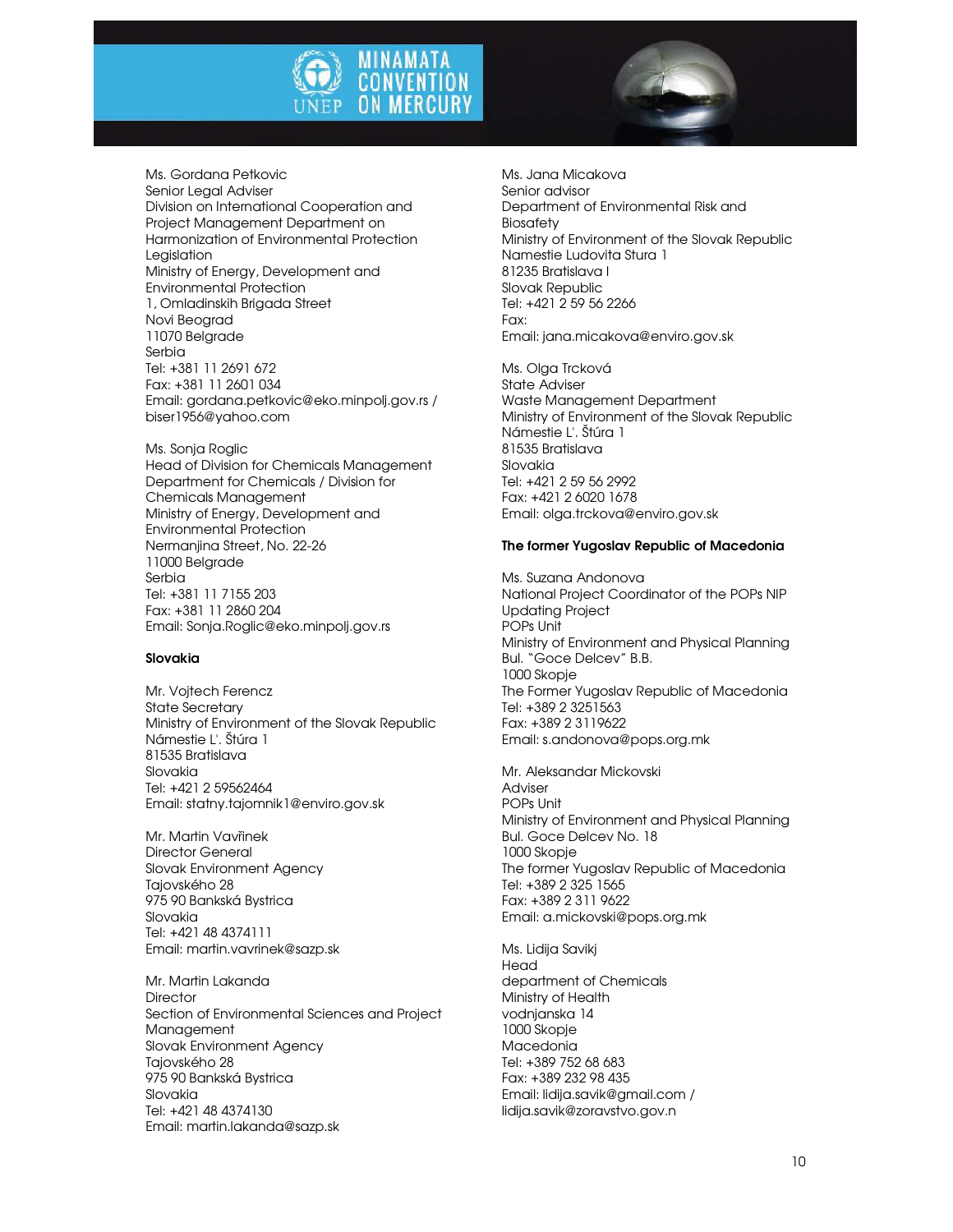



#### Uzbekistan

Mr. Fayziev Rovshan Head of the main governmental department of ecological certification, standardization and normalization Main governmental department of ecological certification, standardization and normalization department State Committee for Nature Protection of the Republic of Uzbekistan 5, Мustakillik sq., Tashkent, Republic of Uzbekistan 100159 Tashkent Uzbekistan Tel: 998 71 239 11 71 Email: elena.kim@uznature.uz

Mr. Mumin Turaev 3rd Secretary Department for Cooperation with CIS and SCO **Structures** Ministry of Foreign Affairs of the Republic of Uzbekistan 45B M.Ulugbek str, apt 28, 100054 Tashkent Uzbekistan Tel: +99871 2673795 Email: mumin.turaev@gmail.com

## INTERGOVERNMENTAL **ORGANIZATIONS**

#### UNEP / Regional Office for Europe (ROE)

Ms. Mijke Hertoghs Programme Officer / MEA Focal Point for Chemicals and Wastes Division of Environmental Law and Conventions / Regional Office for Europe United Nations Environment Programme (UNEP) International Environment House 11-15 Chemin des Anémones 1219 Geneva **Switzerland** Tel: +41 22 917 89 31 Fax: +41 22 797 34 20 Email: mijke.hertoghs@unep.org / mijke.hertoghs@unep.org

#### United Nations Industrial Development Organization (UNIDO)

Ms. Grace Halla International Consultant Environment Branch, Emerging Compliance Regimes Unit United Nations Industrial Development Organization (UNIDO) Vienna International Centre PO Box 300 A-1400 Vienna Austria Tel: +43 1 26026 3656 Fax: Email: g.halla@unido.org

Ms. Rodica Ella Ivan Industrial Development Officer Environment Branch United Nations Industrial Development Organization (UNIDO) Vienna International Center Wagramer Straße 5 1220 Wien Austria Tel: +43 1 26026 5085 Fax: +43 1 26026 6804 Email: r.ivan@unido.org

#### United Nations Institute for Training and Research (UNITAR)

Mr. Georg Karlaganis Senior Advisor Chemicals and Waste Management Programme (CWM) United Nations Institute for Training and Research (UNITAR) Palais des Nations 1211 Geneva 10 Switzerland Tel: +41 79 415 99 62 Fax: +41 22 917 80 47 Email: georg.karlaganis@unitar.org

#### United Nations Development Programme (UNDP)

Ms. Lívia Buzová Admin and Operations consultant Montreal Protocol Unit/Chemicals Bratislava Regional Centre Tel: +421 907 42373 Email: livia.buyova@undp.org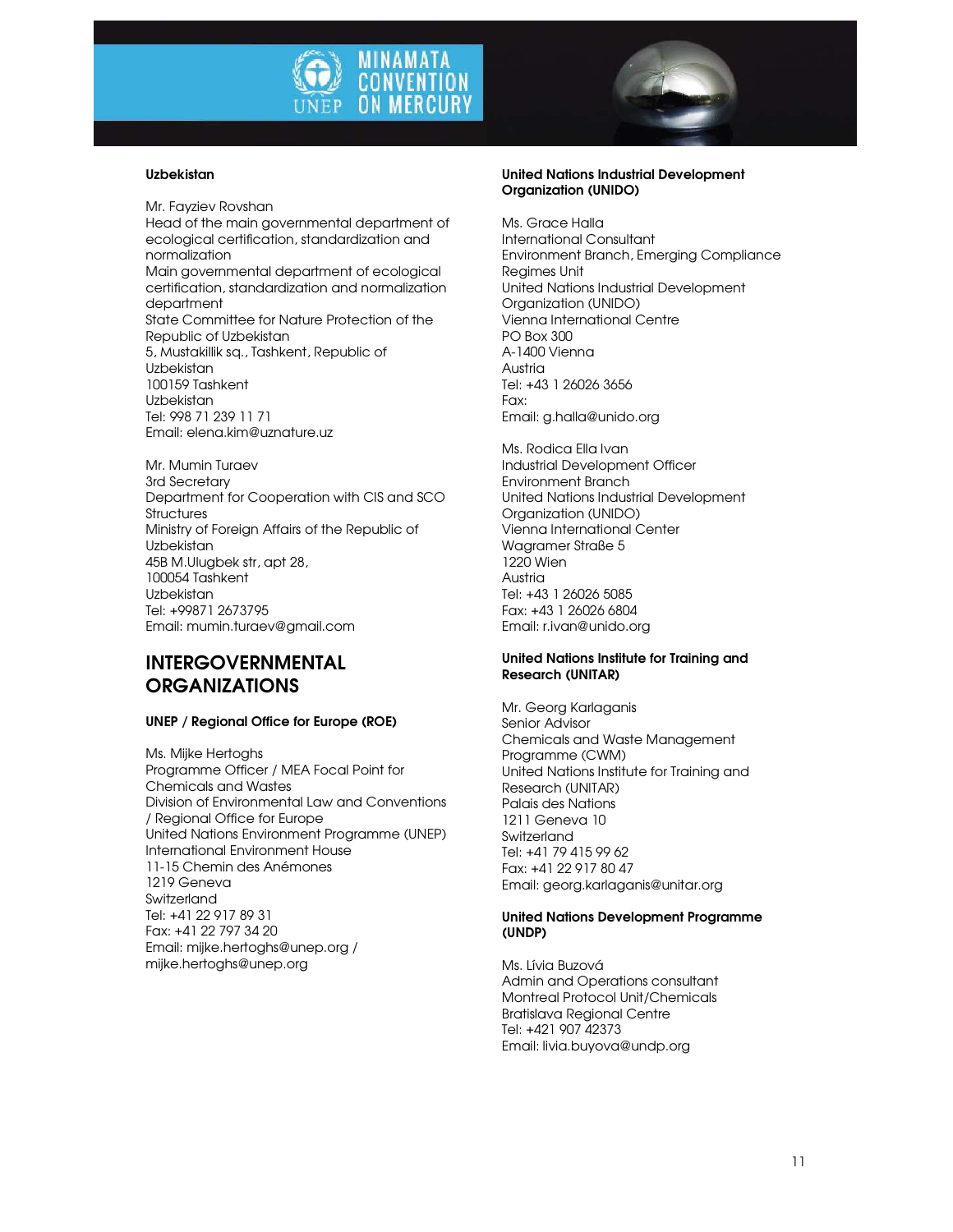



# NON GOVERNMENTAL **ORGANIZATIONS**

#### Arnika Association (AA)

Mr. Jindrich Petrlik Executive Director/Co-chair of Dioxin, PCBs and Waste WG Toxics and Waste Programme Arnika Association Chlumova 17 130 00 Prague 3 Czech Republic Tel: +420 603 584 982 Fax: +420 222 781 471 Email: jindrich.petrlik@arnika.org / toxic@arnika.org

### Association Ukrainian Chrysotile Corporation

Mr. Ruslan Koval Executive director Association Ukrainian Chrysotile Corporation Frunze Street, 102 04080 Kiev Town Ukraine Tel: +380 444 920 068 Fax: +380 444 920 069 Email: ukrchrysotile@ukr.net / ukrchrysotile@online.ua

#### International Alliance of Trade Union Organizations "Chrysotile"

Mr. Dmitrii Selianin Adviser for International Affairs International Affairs International Alliance of Trade-Unions Organizations "Chrysotile" Pobedy Street, 23 624261 Asbest Town Russian Federation Tel: +791 2695 5799 Fax: +734 365 410 01 Email: selyanind@gmail.com / tu.chrysotile@mail.ru

### International POPs Elimination Network (IPEN)

Ms. Olga Speranskaya IPEN Co-Chair The International POPs Elimination Network (IPEN) 37-61 Sheremetievskaya Str. Moscow Russia Tel: +7 499 943 6083 Fax: +7 499 943 6083 Email: olga@ipen.org / speransk2004@mail.ru Ms. Jitka Strakova **Coordinator** Toxics And Waste Programme International POPs Elimination Network (IPEN) Chlumova 17 130 00 Prague 3 Czech Republic Tel: +420 777 266 386 Fax: +420 222 781 471 Email: jitka.strakova@arnika.org

# REGIONAL CENTERS

#### Stockholm Convention Regional Centre for Capacity-Building and the Transfer of Technology in Czech Republic (SCRC Czech Republic)

Ms. Kateřina Šebková Director of the Stockholm Convention Regional Centre in the Czech Republic Research Centre for Toxic Compounds in the **Environment** Masaryk University Faculty of Science, Masaryk University, Kamenice 753/5 625 00 Brno Czech Republic Tel: +420 549 493 063 Fax: +420 549 492 840 Email: sebkova@recetox.muni.cz

#### Basel Convention Regional Centre for Training and Technology Transfer for Central and Eastern Europe (BCRC Slovakia)

Ms. Dana Lapešová Director of the BCRC Slovakia Slovak Environment Agency Karloveská 2 P.O.Box 132 840 00 Bratislava Slovak Republic Tel: + 421 906 314 733 Email:dana.lapesova@sazp.sk

Ms. Ivana Jašíková Junior programme manager Slovak Environment Agency Karloveská 2 P.O.Box 132 840 00 Bratislava Slovak Republic Tel: + 421 906 314 708 Email:ivana.jasikova@sazp.sk